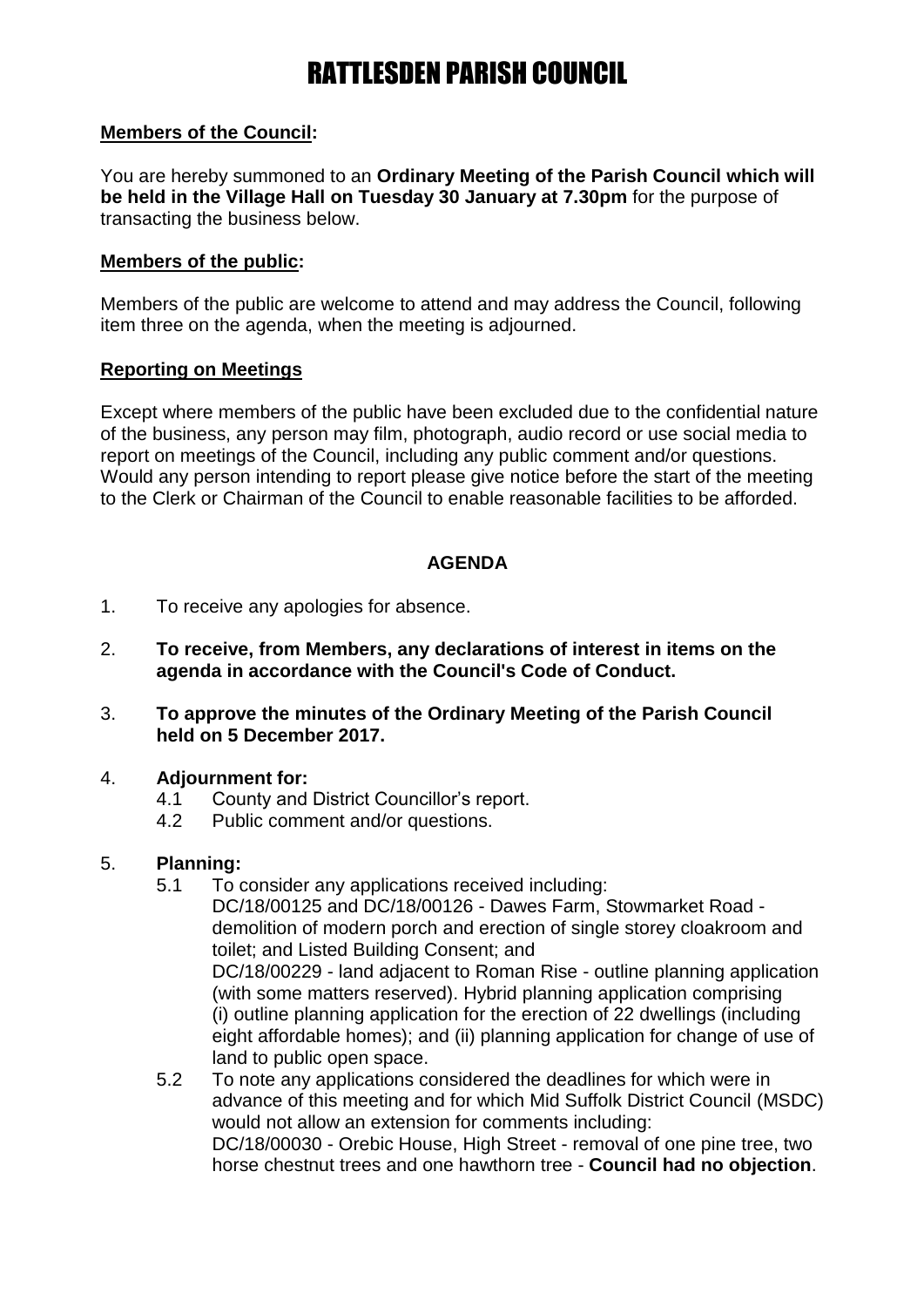- 5.3 To note any MSDC planning applications granted/refused including: DC/17/04714 - **granted** - Corner Farm Bungalow, High Town Green erection of a barn to store hay, straw, feed and implements; DC/18/00030 - **granted -** Orebic House, High Street - removal of one pine tree, two horse chestnut trees and one hawthorn tree; and DC/17/05100 - **granted** - Rose Cottage, High Town Green - erection of two-storey side and single-storey front extensions and balcony to rear.
- 5.4 To consider the potential ownership and management of 'community open spaces' within the proposed housing development at Roman Rise/Mitchery Lane.

#### 6. **Finance:**

- 6.1 To receive the Clerk's financial report.
- 6.2 To authorise payments as presented and to note income received.
- 6.3 To consider the potential renewal of the agreement with Mid Suffolk District Council to undertake grass-cutting in 2018 at Birds Green, Lower Road/Stowmarket Road and Water Run/Upper Street at £181.00 plus VAT.
- 6.4 To determine the Council budget for 2018-2019 and, thereby, the precept requirement for 2018-2019.
- 6.5 To consider bids from potential contractors for grounds maintenance at the Cemetery for the next two years and to take action as appropriate.
- 6.6 To consider any calls on the £100.00 allowance available to the Chairman and to take action as appropriate.

### 7. **Council Governance:**

- 7.1 To consider any new legislation, codes or regulatory issues and to take action as appropriate.
- 7.2 To determine if any Council decisions or actions impact upon its risk register, policies and internal controls.

### 8. **Correspondence:**

To consider the list of correspondence received and to take action as appropriate.

#### 9. **World War I Commemorative Services:**

To confirm the service schedule for 2018 as recommended by Cllr Goodchild.

#### 10. **World War II Project:**

A resident would like to produce a ledger to commemorate the Americans who were based at Rattlesden and gave their lives in World War II at a potential cost of £250.00. He has asked if the Council would support the project

#### 11. **Asset Management:**

To approve a programme of inspection of the Council's assets by councillors.

#### 12. **Matters to be brought to the attention of the Council either for information or for inclusion on the agenda of a future Ordinary Meeting.**

### 13. **Next Meeting:**

To note that the next Ordinary Meeting of the Parish Council is scheduled for Tuesday 27 February in the Village Hall beginning at 7.30pm.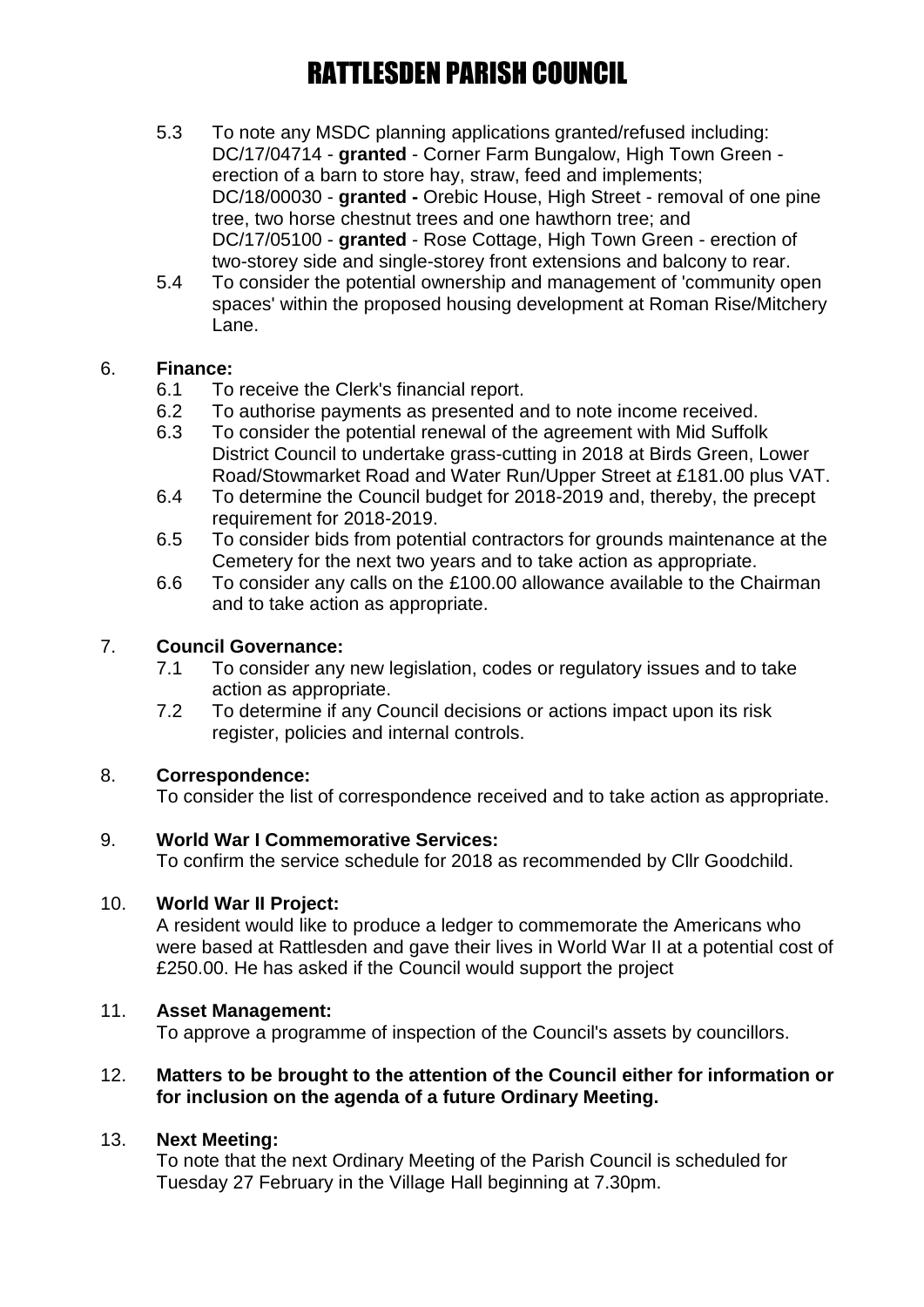JAccel

Parish Clerk: Doug Reed, Proper Officer of the Council<br>Address: Second Thoughts, Church Road, Elmswel Second Thoughts, Church Road, Elmswell IP30 9DY Tel: 07843850019<br>E-mail: rattlesdenpc@ [rattlesdenpc@live.co.uk](mailto:rattlesdenpc@live.co.uk)

Published: 23 January 2018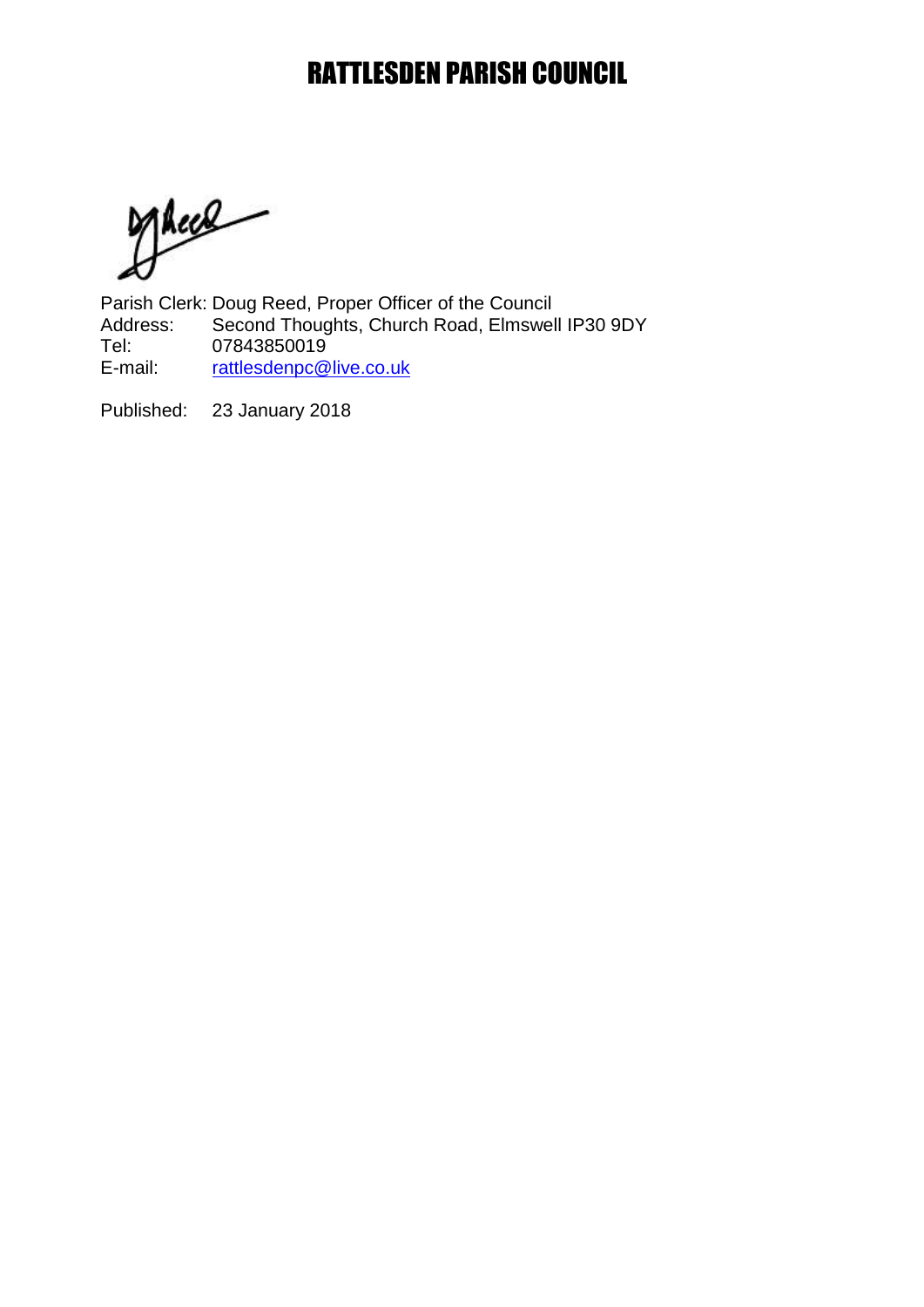### **Report to the Ordinary Meeting of 30 January 2018**

### **Agenda Item 6.2: Payments and Income**

#### **Councillors are recommended to authorise the following payments:**

| To:                                                  | <b>Reason</b>                                                                                  | <b>Payment</b><br>(£s) | <b>VAT</b><br>(£s) | <b>Total</b><br>(fs) |
|------------------------------------------------------|------------------------------------------------------------------------------------------------|------------------------|--------------------|----------------------|
| Litter-Picker                                        | Salary: January 2018<br>(19.33 hours @ £7.50)                                                  | 144.98                 | N/A                | 144.98               |
| Parish Clerk                                         | Salary: January 2018<br>(35 hours @ £11.054)<br>Gross: £386.89 - Net £309.69<br>[PAYE: £77.20] | 309.69                 | N/A                | 309.69               |
| <b>HMRC</b><br>PAYE (as above)                       |                                                                                                | 77.20                  | N/A                | 77.20                |
| Rattlesden Village<br><b>Hall Committee</b>          | Hire of the Village Hall (25.07.17,<br>26.09.17, 31.10.17 and 05.12.17)<br>@£7.50              | 30.00                  | 0.00               | 30.00                |
| <b>Cllr Goodchild</b>                                | Reimbursement of costs of bugler<br>and flowers for World War I<br>commemoration services      | 135.00                 | N/A                | 135.00               |
| The Felsham<br>Gardeners                             | Cemetery hedge-cutting                                                                         | 350.00                 | 0.00               | 350.00               |
| <b>Mid Suffolk District</b><br>Council               | Two boxes of black refuse sacks                                                                | 26.98                  | 5.40               | 32.38                |
| Mr Roger Heard                                       | 447th Bomb Group Memorial:<br>grass-cutting (November)                                         | 60.00                  | 0.00               | 60.00                |
| Anglian Water                                        | Cemetery water charge                                                                          | 14.63                  | 0.00               | 14.63                |
| Parish Clerk*                                        | Reimbursement of costs of gift for<br>the internal auditor (for 2016-<br>2017)                 | 40.00                  | 0.00               | 40.00                |
| <b>Rattlesden Parochial</b><br><b>Church Council</b> | Contribution towards the printing<br>costs of "Revelations" (newsletter)                       | 50.00                  | N/A                | 50.00                |
| Parish Clerk**                                       | Administrative expenses<br>$(01.10.17 - 31.12.17)$                                             | 54.16                  | N/A                | 54.16                |
|                                                      | <b>TOTAL</b>                                                                                   | £1,292.64              | £5.40              | £1,298.04            |

#### **Notes**

\*To be paid for by the Chairman's allowance.

| **Represented by:                             |        |
|-----------------------------------------------|--------|
| One book of second-class stamps (12):         | £6.72  |
| One bottle of Tipp-Ex:                        | £2.99  |
| One Pritt Stick:                              | £2.49  |
| One ream of printer paper:                    | £6.99  |
| One plastic storage box for historical files: | £4.97  |
| <b>LCPAS GDPR Pack:</b>                       | £30.00 |
|                                               |        |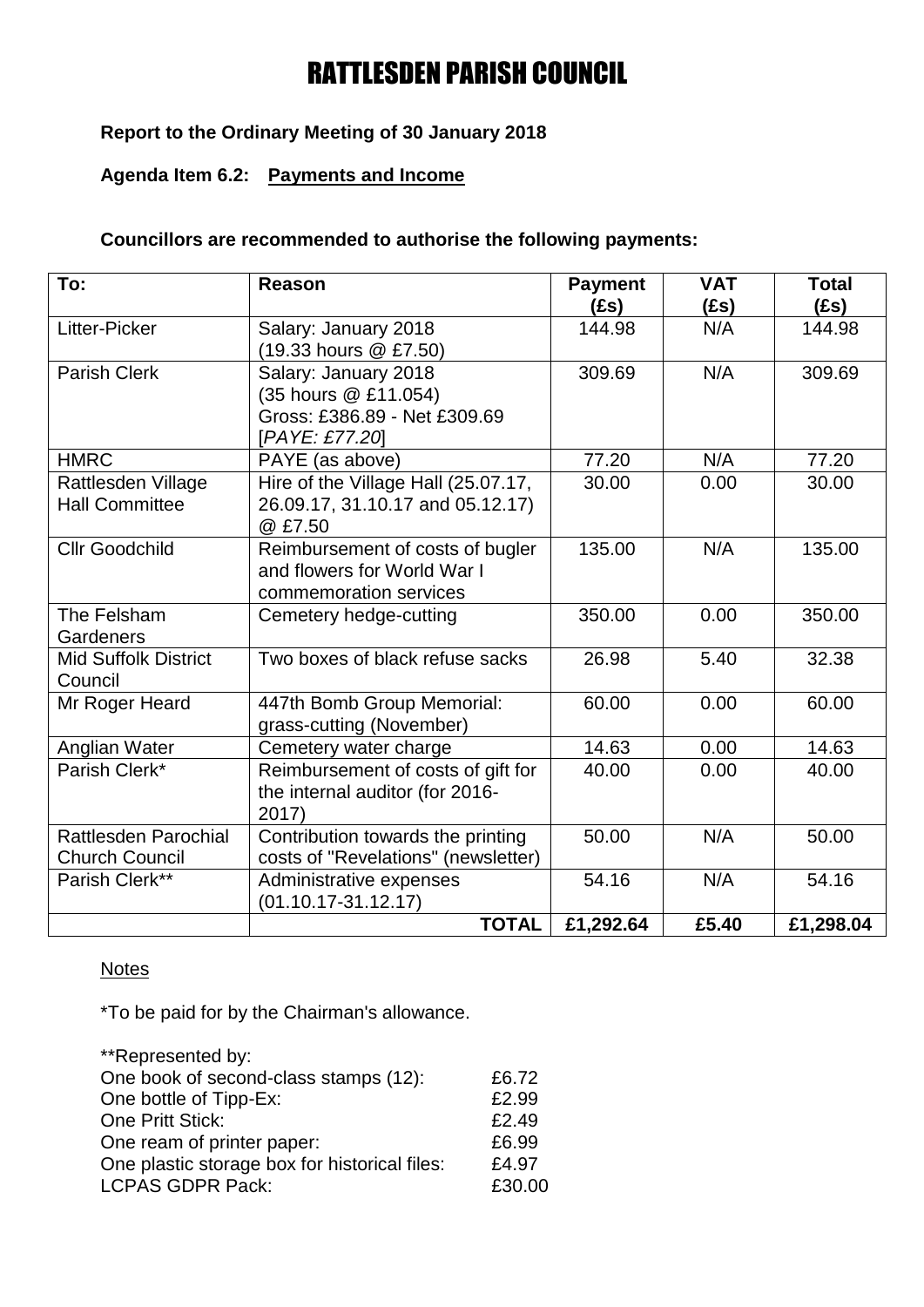### **Councillors are asked to note the following income received:**

| From:                      | <b>Reason</b>                        | Total (£s) |
|----------------------------|--------------------------------------|------------|
| <b>TSB</b>                 | Business account interest (December) | 0.59       |
| <b>TSB</b>                 | Business account interest (January)  | 0.54       |
| Andrew Bingham Independent | Cemetery fees                        | 100.00     |
| <b>Funeral Service</b>     |                                      |            |
|                            | <b>TOTAL</b>                         | £101.13    |